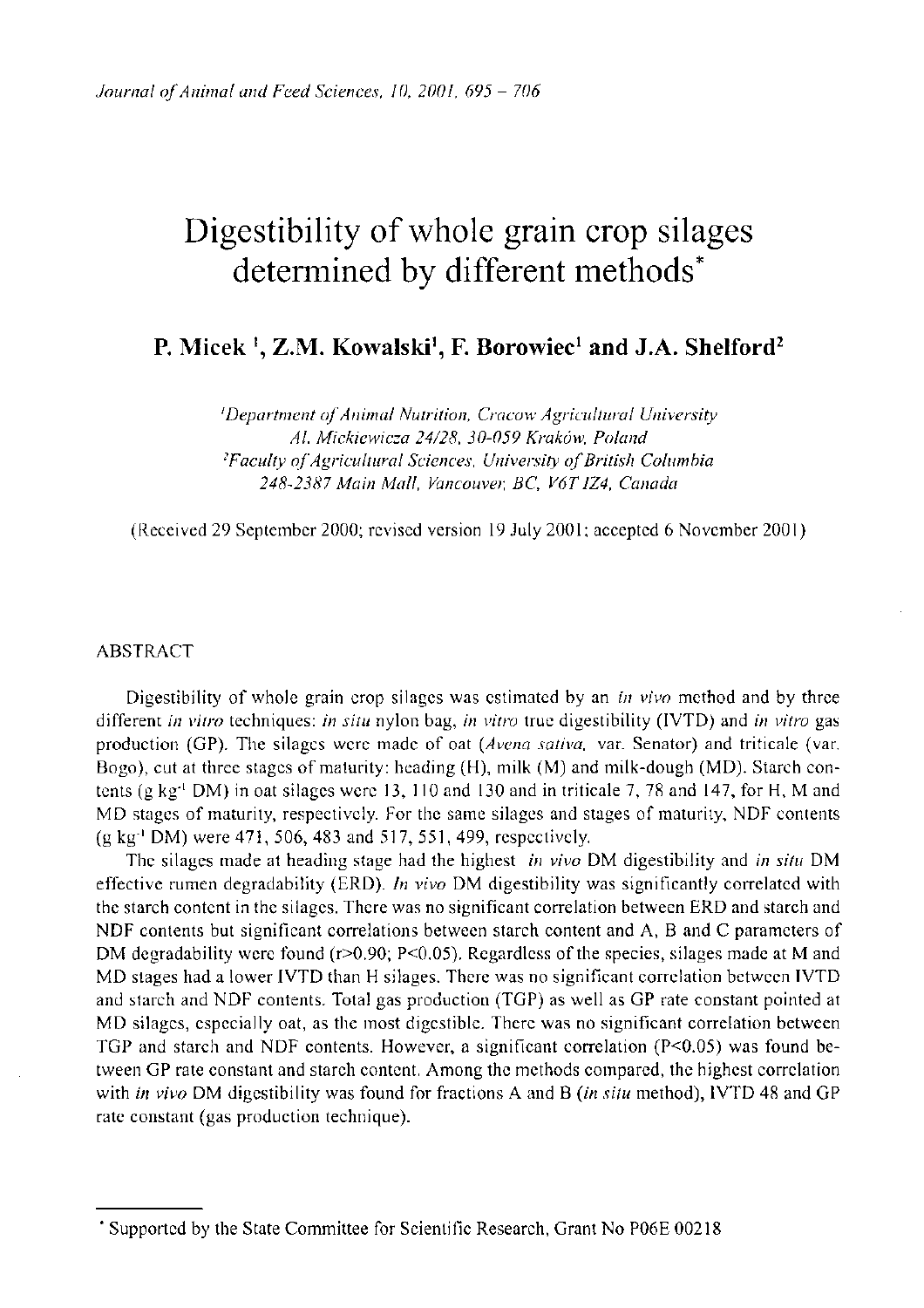KEY WORDS: whole grain crop silage, stage of maturity, starch, digestibility, *in situ, in vitro,* gas production technique

# INTRODUCTION

The efficiency of ruminant production is largely limited by forage quality, in which the most important is rumen digestibility. Low digestibility is mainly reflected in low voluntary intake and finally in low energy supply (Van Soest, 1994). Determination of digestibility by the standard *in vivo* methods is time-consuming, laborious, expensive, and requires a large quantity of experimental feed. Therefore, many attempts have been directed towards the development of new methods that could satisfactorily predict forage intake and digestibility (Stern et al., 1997; Jones and Theodorou, 2000). New methods which have been the most often studied are *in situ* and *in vitro,* including gas production technique (Deaville et al, 1998). To reduce the cost of analysis and to increase its precision, new equipment has also become available. For example, the *in vitro* method invented by Van Soest et al. (1966) can now be performed using filter bags and a Daisy Incubator (IVTD, Ankom Co, Fairport, NY). However, it was shown in the study of Wilman and Adesogan (2000) that IVTD had a higher standard error and coefficient of variation than conventional tube methods. Similarly, based on the principles described by Menke et al. (1979), automated gas production equipment gives the opportunity for simultaneous analysis of numbers of samples (Schofield and Pell, 1995; Williams, 2000).

The so-called "alternative" methods of the estimation of digestibility need to be standardized with the *in vivo* method, particularly due to a significant effect of chemical and physical characteristics of samples (Stern et al, 1997). One of these characteristics is the origin of starch and its content in the feedstuffs. Previously conducted studies have shown a considerable influence of starch on the digestibility of feedstuffs determined by different methods (Cerneau and Michalet-Doreau, 1991; Opatpatanakit et al., 1994) as well as on the accuracy of predicting ruminal nutrient degradation (Mills et al., 1999).

The most notable changes in the chemical composition of whole grain crops due to advancing maturity are in dry matter (DM), non-fibre carbohydrates (NFC), starch and crude fibre contents (Mannerkorpi and Brandt, 1995). Thus, whole grain crop silages made of plants cut at different stage of maturity may be used as model samples for determining the influence of starch content on roughage digestibility assessed by different methods.

The aim of the present study was to determine the effect of stage of maturity of oat and triticale on chemical composition as well as on digestibility of whole grain oat or triticale silages determined by different methods: *in vivo, in situ, in vitro* and gas production technique.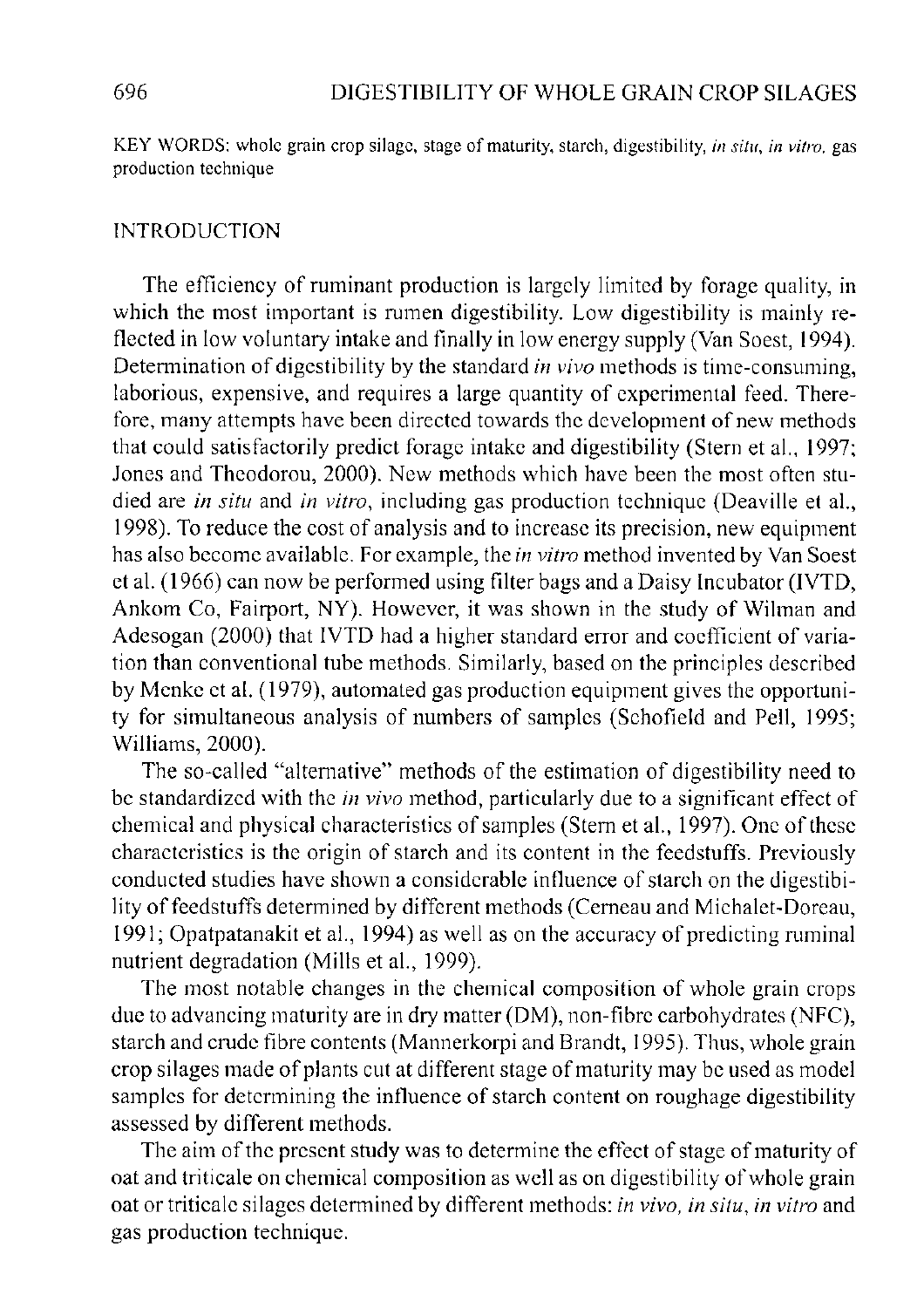# MICEK P. ET AL. 697

# MATERIAL AND METHODS

# *Design and treatments*

Whole grain crop silages were made of oat *(Avena sativa,* var. Senator) and triticale (var. Bogo), cut at three stages of maturity: heading (H), milk (M) and milk-dough (MD). The plants were harvested in 1998, on June 19, July 13 and July 18 (oat) and May 28, June 19 and June 30 (triticale), respectively. After the cut, the plants were chopped and ensiled with a microbial inoculant additive (Microsil, 10 g/T fresh forage) in 100 1 plastic containers (9 containers for each forage, 54 containers in total). After 4 months, representative samples were taken from 3 sites of each container. The samples were then pooled together by containers and frozen at -20°C until the chemical analysis. Chemical analyses were made separately for each container. For the same crop and cut, dried samples  $(45^{\circ}C, 48 h)$  from each container were then pooled together for digestibility trials.

*In vivo* total tract dry matter digestibility of silages was determined using 12 wethers allocated randomly into 3 groups. The animals were kept in metabolic cages and fed experimental silages (plus mineral mixture,  $20 g d<sup>-1</sup>$  head) twice a day, at a dose close to maintenance level. At the same time 3 silages of the same species were studied. The 7-day collection period followed the adaptation period that lasted 14 days. Representative samples of feeds, refusals and faeces were kept frozen at -20°C until chemical analysis.

*In situ* rumen dry matter degradability (ISNB) was determined by the method of Michalet-Doreau et al. (1987). Measurements were carried out using three ruminally cannulated Holstein bulls weighing 390±30 kg. The animals were given 5.6 kg d<sup>-1</sup> of meadow hay and 2.3 kg d<sup>-1</sup> of concentrate mixture (%: barley, 50; wheat, 10; wheat bran, 28; soyabean meal, 10; mineral mixture, 2). The diet contained 170 g kg<sup>-1</sup> DM of crude protein and was balanced to keep the forage to concentrate ratio at 70:30. Approximately 3 g of samples dried and ground to pass through a 1.5 mm sieve screen were placed into nylon bags (Ankom Co, Fairport, NY; pore size 53 mm diameter, internal dimension  $5 \times 10$  cm), yielding a ratio of sample mass per bag area of 27 mg cm<sup>-2</sup>. Bags were introduced in the rumen at the same time just before the morning feeding and pulled out at different times. Incubations ware carried out at 2, 4, 8, 16, 24, 48 and 72 h. Additionally incubation for 0 h was done to estimate washing losses from bags. Nine measurements (three replications for each of three steers) were made for each incubation time. After removal, bags were rinsed thoroughly with cold water and then washed in a washing machine, and dried to the constant weight. The effective rumen degradability (ERD) of dry matter and the degradability rate constants (A, B, C) were calculated according to Orskov and McDonald (1979)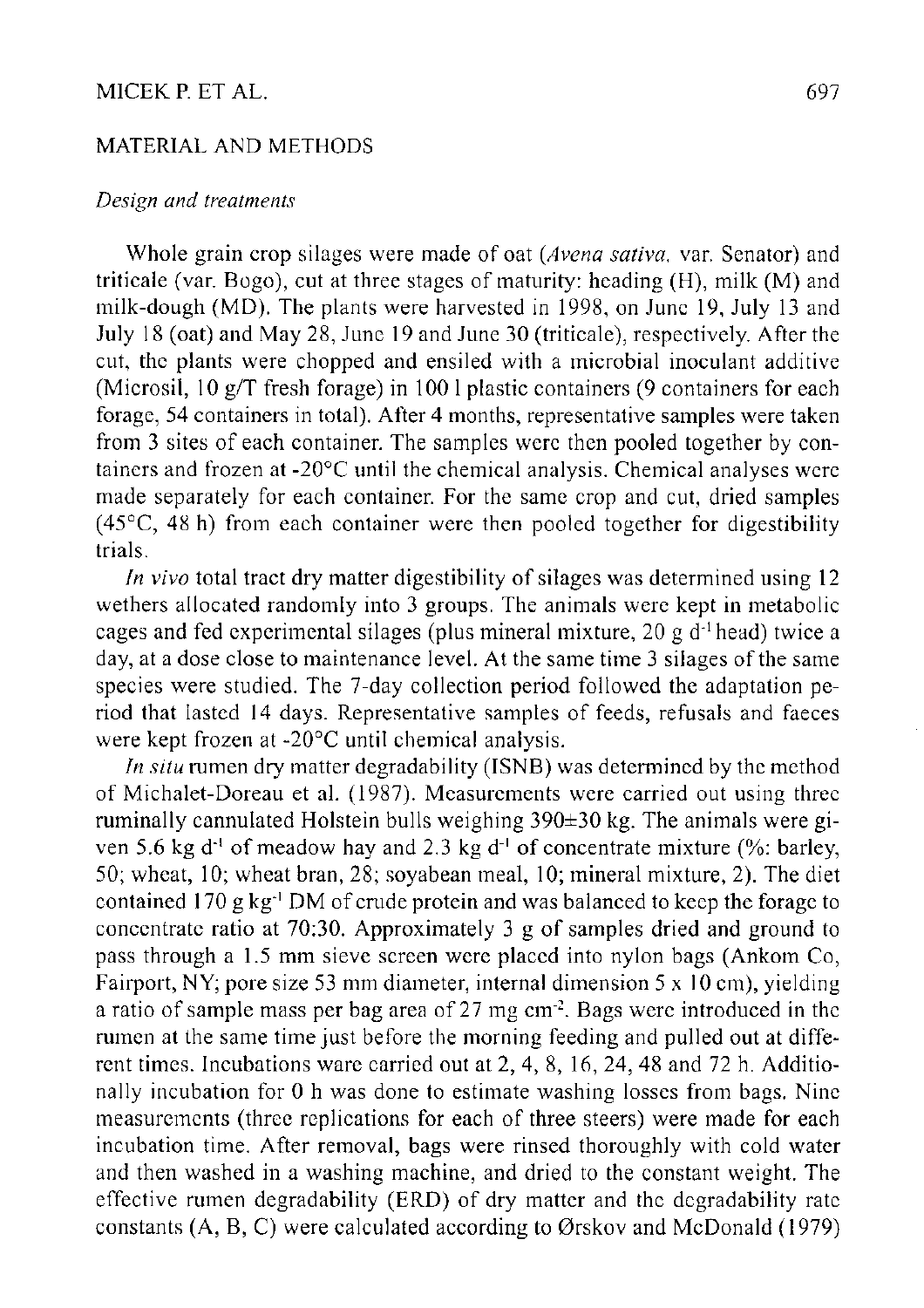at a ruminal outflow (k) of  $0.06$  h<sup>-1</sup>, which is the value accepted for high yielding dairy cows. The data for one animal was then pooled before statistical analysis.

*In vitro* true digestibility (IVTD) was estimated in a Daisy Incubator (Ankom Co, Fairport, NY) based on the Van Soest et al. (1966) tube procedure. The dried and ground (1.5 mm as above) samples were placed in filter bags made from polyester/polyethylene extruded filaments (50 x 55 mm exterior size). The bags (3 jars x 3 replications) were then incubated in the incubation jar in buffering ruminal fluid for 8, 24 and 48 h. According to Ankom's recommendation, 0.25 g of sample per bag were weighed for 8 and 24 h incubations and 0.5 g for 48 h incubation. Rumen fluid was collected by rumen cannula from two dry Holstein-Friesian cows fed with 5 kg  $d<sup>-1</sup>$  of meadow hay and 2 kg  $d<sup>-1</sup>$  of barley grain with mineral mixture supplementation. The diet contained  $140 \text{ g kg}^{-1}$  DM of crude protein. The rumen fluid was collected directly before determinations. After incubation, the jars were drained and the bags rinsed thoroughly with cold tap water. The bags with residues were boiled for 75 min in neutral detergent solution (Ankom<sup>220</sup> apparatus). After the solution was removed, 2000 ml of hot (90-100 $^{\circ}$ C) H<sub>2</sub>O and 4.0 ml of  $\alpha$ -amylase were used in the first and second rinses of bags. The bags were then dried and weighed. Use of the neutral detergent solution and  $\alpha$ -amylase (in samples containing starch) is an integrated step of the IVTD method. Since digestibility results obtained from this method depend mainly on the extent of fermentation of samples in the buffered ruminal fluid, it is assumed that it reflects potential rumen digestibility and can be compared with other methods used in the experiment.

Potential digestibility of silage dry matter was also estimated using semiautomated gas production technique (GP) (Pell and Schofield, 1993), which was based on the original Menke and Steingass procedure (1988). The rumen fluid from two dry Holstein-Friesian cows was collected similarly as above. The amount of gas produced in an individual flask (4 repetitions for each sample) containing 0.15 g of dried and ground (1.5 mm) sample and buffered ruminal fluid was measured every 10 min over 24 h by computer-interfaced pressure sensors. The 24 h incubation time was chosen as suggested by Menke et al. (1979) and Menke and Steingass (1988), although other authors have used longer incubation. The 24 h incubation time in this project was also chosen considering the high fermentation rate of whole crop silage organic matter in the rumen. For each fermentation run, three blank samples containing only buffered ruminal fluid were used. Blank sample fermentation readings were then considered in the calculations of the total gas produced (TGP). TGP as well as GP rate constants were calculated using the exponential Orskov and McDonald (1979) equation, modified for the LAG time (Beuvink and Kogut, 1993).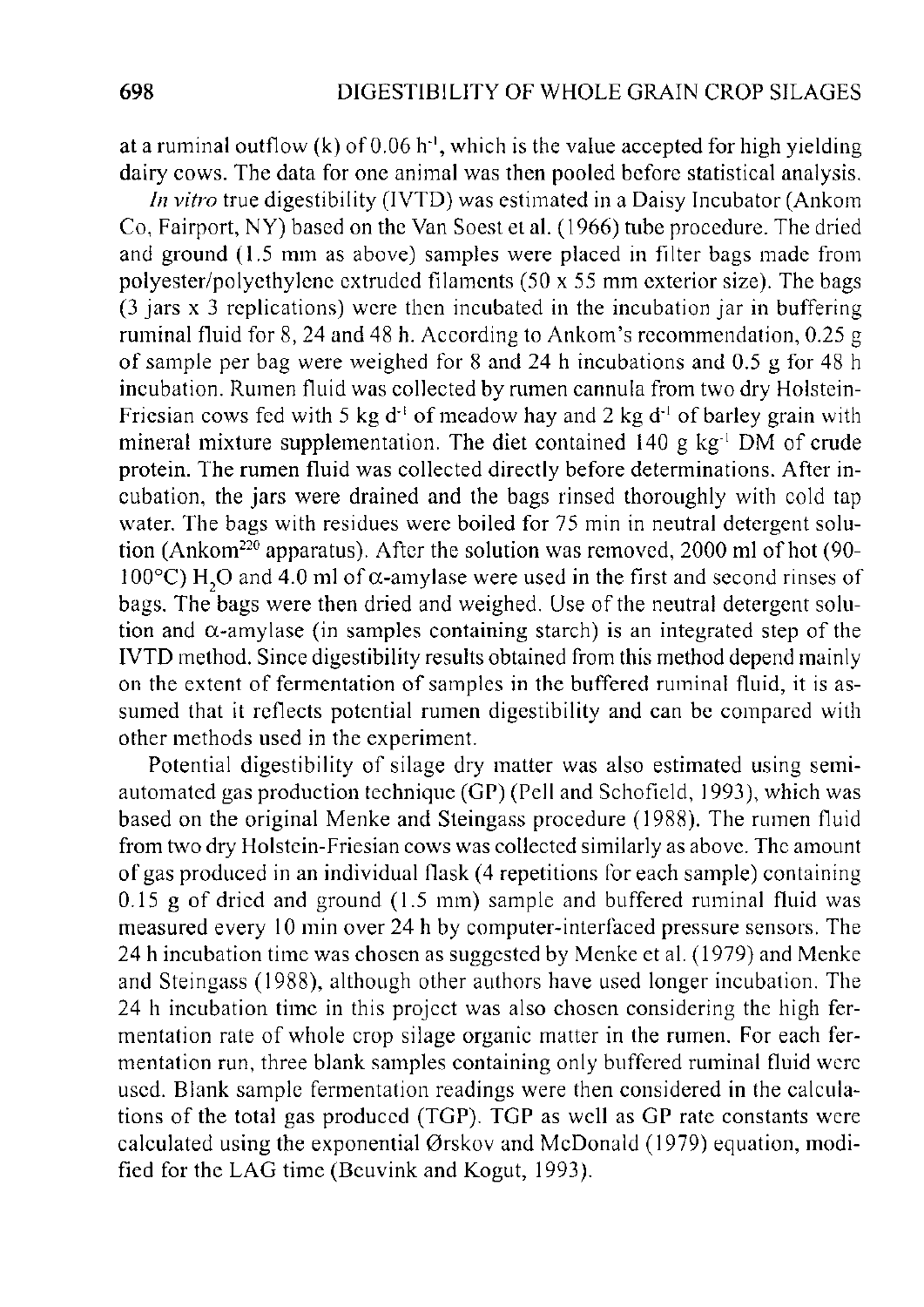# MICEK P. ET AL. 699

# *Analytical procedures and measurements*

Dry matter content of silages was determined by the toluene method (Dewar and McDonald, 1961). Chemical composition of silages, refusals, faeces and *in situ* and *in vitro* residuals was determined on dried (45°C, 48 h) and ground (to pass through a 1.5 mm screen) samples using standard methods (AOAC, 1995). Water-soluble carbohydrates (WSC) were determined by the colorimetric method of Deriaz (1961), starch content by the method of Faisant et al. (1995) and NDF, ADF and ADL by the method of Goering and Van Soest (1970).

# *Statistical analysis*

The data, separately for oat and triticale, were subjected to one-way analysis of variance using the GLM procedure of SAS (1995). The model employed for statistical analysis was as follows: Yijk =  $\mu$  + Ti + Rj + Eij, where:  $\mu$  = general mean, Ti = treatment effect,  $R$ j = repetition effect (animal (ISNB) or jar (IVTD) or channel (GP)),  $Eij$  = experimental error. In each analysis, the individual means were separated by the Student-Newman-Keuls test (SAS, 1995). Differences were considered to be significant at P< 0.05. Relationships between parameters of digestibility, determined by different methods, were tested by correlation coefficients using REG procedure of SAS (1995).

# RESULTS AND DISCUSSION

The chemical composition of silages is presented in Table 1. Aging of plants increased dry matter and starch contents, which was accompanied by a decrease in protein content. The same tendencies as related to stage of maturity were observed by Mannerkorpi and Brandt (1995) on barley plants and seem to be true for all cereal species. Irrespective of the species, M and MD silages had higher content of ADL than H silages (P<0.05). On the other hand, NDF and ADF contents were slightly increased in M silages and then decreased in MD ones.

Regardless of the plant species, the highest total tract *in vivo* DM digestibility was shown for silages made at the heading stage of maturity (P<0.05; Table 2). It is worth noting that aging of oat to MD stage did not further decrease DM digestibility, compared to M stage. Also Borowiec et al. (1998) in *in vivo* studies conducted on whole crop barley silages showed similar tendencies as related to stage of maturity. *In vivo* DM digestibility in the present studies was negatively correlated with a starch content and was not influenced by the NDF content (Table 3). Prolonging plant growth is usually accompanied with an increase in fibre content (Van Soest, 1994). However, in this study an increase in NDF content was "dilu-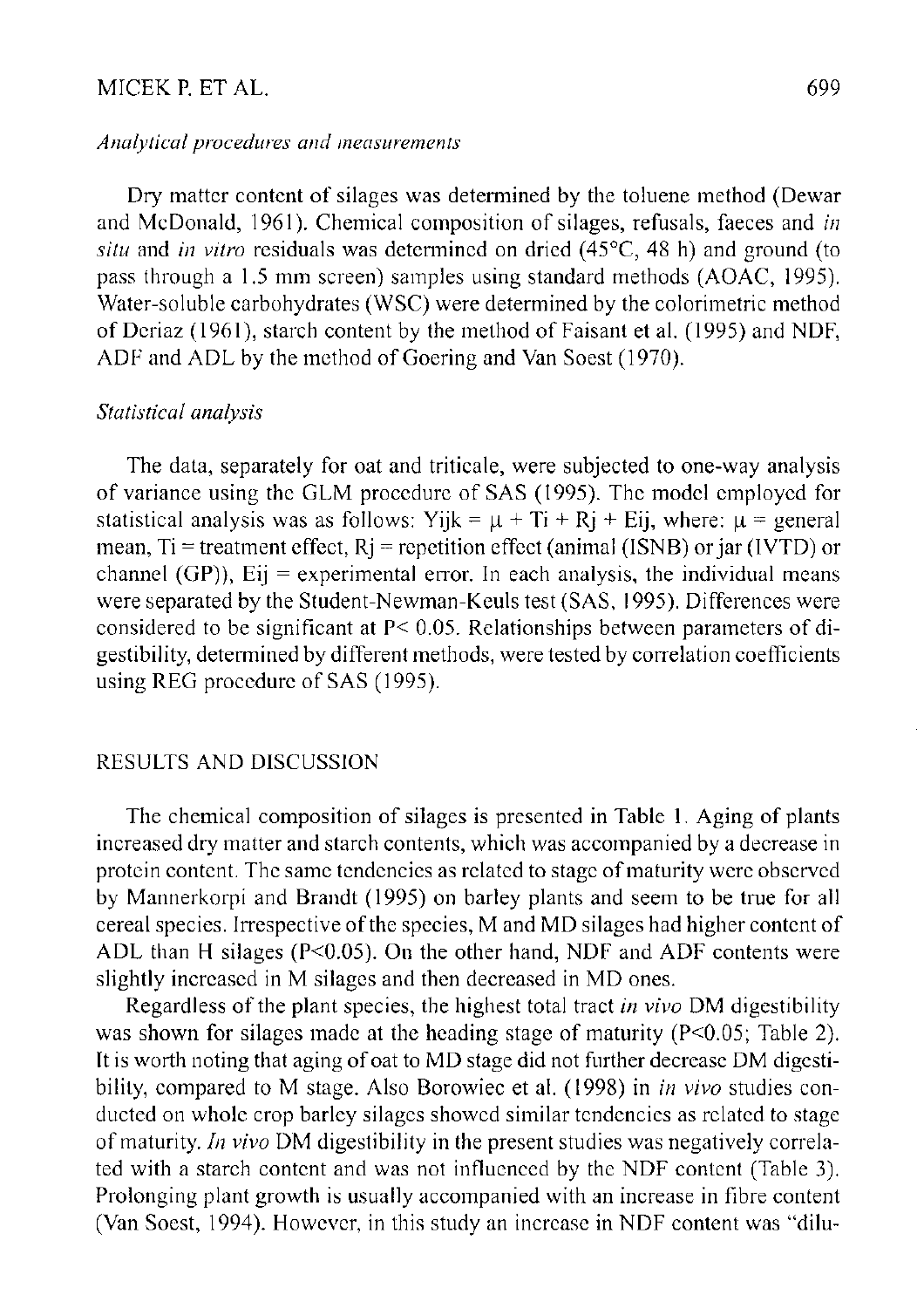TABLE 1

| Stage of maturity <sup>1</sup>  | Oat |     |     | Triticale |     |     |  |
|---------------------------------|-----|-----|-----|-----------|-----|-----|--|
|                                 | Η   | M   | MD  | Н         | M   | MD  |  |
| Dry matter, $g \text{ kg}^{-1}$ | 198 | 266 | 296 | 170       | 293 | 334 |  |
| Organic matter                  | 916 | 928 | 927 | 918       | 933 | 937 |  |
| Crude protein                   | 96  | 69  | 69  | 94        | 75  | 60  |  |
| Ether extract                   | 73  | 62  | 52  | 49        | 38  | 27  |  |
| Crude fibre                     | 243 | 265 | 264 | 284       | 299 | 278 |  |
| NFC <sup>2</sup>                | 504 | 532 | 542 | 491       | 521 | 572 |  |
| $WSC^3$                         | 13  | 23  | 20  | 12        | 96  | 39  |  |
| Starch                          | 13  | 110 | 130 | 7         | 78  | 147 |  |
| <b>NDF</b>                      | 471 | 506 | 483 | 517       | 551 | 499 |  |
| ADF                             | 299 | 336 | 311 | 337       | 357 | 342 |  |
| ADL                             | 25  | 48  | 47  | 30        | 57  | 54  |  |

Chemical composition of silages, g kg<sup>-1</sup> DM

1 H - heading; M - milk stage; MD - milk-dough stage

2 non-fibre carbohydrates

3 water-soluble carbohydrates

ted" by the increase in starch content, which was probably the reason for the lack of influence of fibre on digestibility. The origin of the fibre should also be considered here, because of the changes not only in the concentration of NDF but also in its composition, which take place when the plant matures. Increases in highly digestible starch content in M and MD silages (Micek et al., 2001) with advancing maturity of plants balanced a possible decrease in DM digestibility due to changes in cell wall structure.

Oat and triticale silages made at heading stage of maturity had the highest ERD of DM (Table 2), probably due to the lowest NDF and ADL contents. Fast lignification of the plant cell wall between H and M stage of growth (Table 1) might cause a decrease in the ERD of M silages. As mentioned above, although the plant still matures, an increase in NFC content, particularly starch, in MD silages, when compared to M silages, could dilute this lignification effect. As a result the ERDs of MD silages were significantly increased over M ones. Thus, it is likely that the difference in ERD between H and M silages was influenced mainly by the fibre content whereas the difference between M and MD silages was more affected by the starch content. However, the overall correlation between ERD and starch or NDF contents was not significant (Table 3).

For 0, 2 and 4 h of incubation (Table 2), MD silages had the highest DM disappearance, which was in line with the highest value of fraction A. On the other hand, for incubations lasting for a longer time, the highest disappearance was shown for H silages. They also had the highest proportion of fraction B, and the highest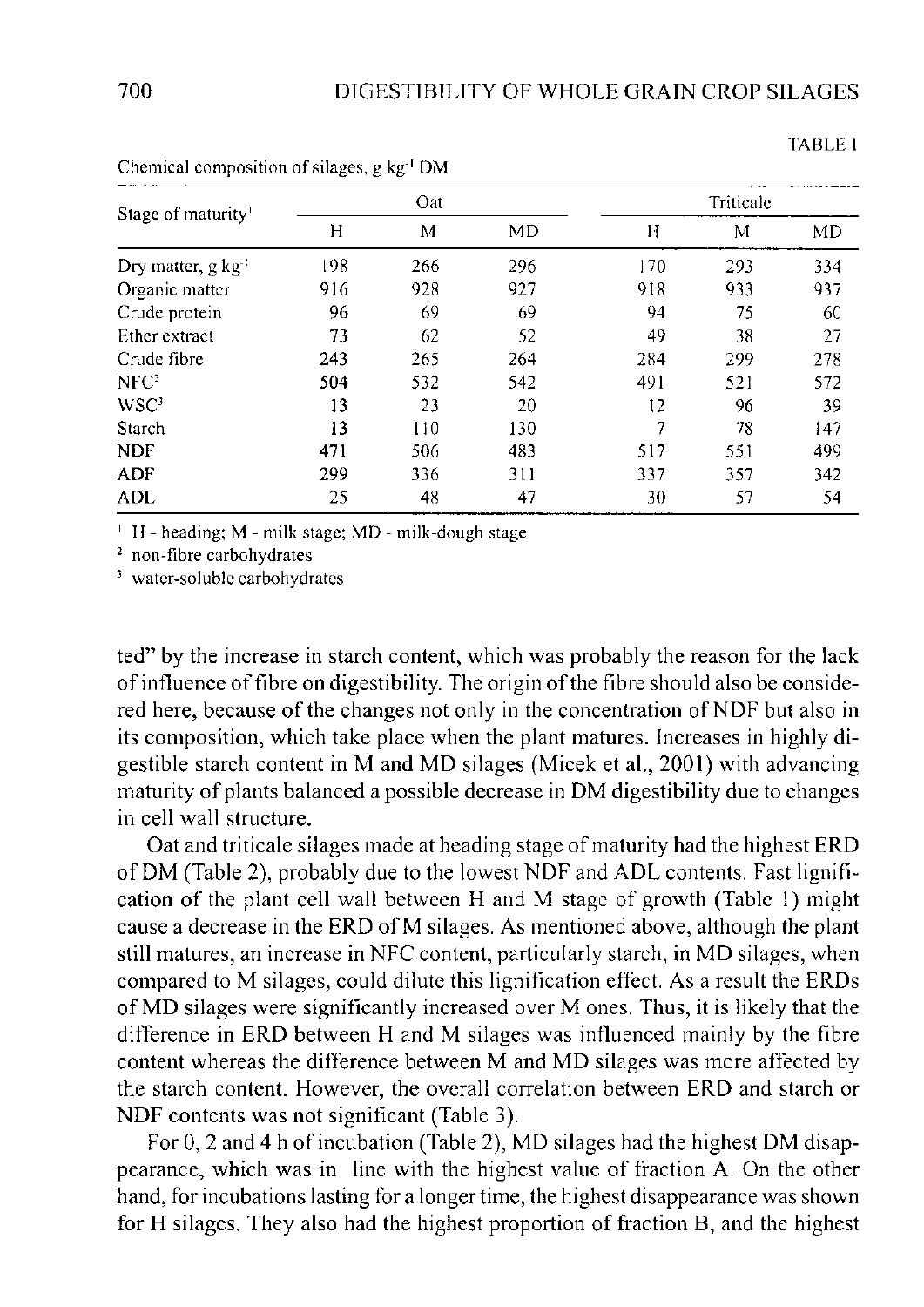rate of digestibility (fraction C). The reasons for such tendencies could be the starch and fibre contents in the sample. If the MD silages contained the highest amount of starch and the lowest of fibre and additionally the starch of these forages is highly and rapidly degraded in the rumen (Micek et al., 2001), it is clear that DM degradability of MD silages at short periods of incubation was the highest. When the starch has already been degraded (after 8-16 h) (Micek et al., 2001), it is possible that the DM degradability at longer incubation periods was more influenced by the fibre content and its composition. This resulted in the highest DM disappearance from the H silages. The above discussed effect of starch content on

TABLE 2

|                                 | Oat                  |                    |                    | <b>SE</b> | Triticale            |                    |                    |           |
|---------------------------------|----------------------|--------------------|--------------------|-----------|----------------------|--------------------|--------------------|-----------|
| Stage of maturity <sup>1</sup>  | H                    | M                  | MD                 |           | Н                    | М                  | MD                 | <b>SE</b> |
| In vivo method                  |                      |                    |                    |           |                      |                    |                    |           |
| DM digestibility                | $66.5^{\circ}$       | 56.3 <sup>b</sup>  | 56.1 <sup>b</sup>  | 1.61      | 70.5 <sup>a</sup>    | 62.8 <sup>ab</sup> | 58.3 <sup>h</sup>  | 2.07      |
| In situ method                  |                      |                    |                    |           |                      |                    |                    |           |
| 0 <sub>h</sub>                  | $35.2^\circ$         | 41.2 <sup>b</sup>  | $44.2^*$           | 0.35      | 34.0 <sup>h</sup>    | $39.0^{\circ}$     | 38.7 <sup>a</sup>  | 0.41      |
| 2 <sub>h</sub>                  | 41.3 <sup>c</sup>    | 43.7 <sup>b</sup>  | 45.6ª              | 0.39      | 36.9 <sup>b</sup>    | $40.0^{\circ}$     | $39.4^{\circ}$     | 0.50      |
| 4 h                             | $42.6^{b}$           | $44.5^{\circ}$     | $45.9^{\circ}$     | 0.43      | 39.6*                | 40.7 <sup>°</sup>  | 39.7ª              | 0.55      |
| 8 <sub>h</sub>                  | 50.7 <sup>a</sup>    | 47.2 <sup>b</sup>  | 49.5 <sup>ab</sup> | 0.69      | $47.4^{\circ}$       | 43.7 <sup>b</sup>  | $41.5^\circ$       | 0.46      |
| 16 <sub>h</sub>                 | 58.7 <sup>a</sup>    | 52.3 <sup>b</sup>  | 53.3 <sup>b</sup>  | 0.98      | 53.5 <sup>a</sup>    | 48.9 <sup>b</sup>  | $45.1^\circ$       | 0.83      |
| 24 h                            | 66.9 <sup>a</sup>    | 57.8 <sup>b</sup>  | $59.2^{b}$         | 0.91      | 66.5 <sup>a</sup>    | 56.2 <sup>b</sup>  | 57.9 <sup>b</sup>  | 1.04      |
| 48 h                            | $76.6^{\circ}$       | $66.3^{b}$         | 66.9 <sup>b</sup>  | 0.97      | 75.8 <sup>a</sup>    | $64.4^{b}$         | 66.1 <sup>b</sup>  | 1.11      |
| 72 h                            | $80.3^*$             | 69.4 <sup>b</sup>  | 69.1 <sup>b</sup>  | 0.56      | 79.7 <sup>a</sup>    | 67.9 <sup>b</sup>  | 66.0 <sup>b</sup>  | 0.71      |
| А                               | $36.5^{\circ}$       | $41.4^{\circ}$     | $44.6^{\circ}$     | 0.66      | $34.6^\circ$         | 39.6 <sup>b</sup>  | 41.3 <sup>a</sup>  | 0.57      |
| B                               | $45.4^{\circ}$       | 35.9 <sup>b</sup>  | 30.7 <sup>c</sup>  | 1.36      | 49.3 <sup>a</sup>    | $33.4^{\circ}$     | 33.5 <sup>b</sup>  | 1.48      |
| $\mathbf C$                     | $0.046$ <sup>a</sup> | 0.028 <sup>b</sup> | 0.027 <sup>b</sup> | 0.00      | $0.042$ <sup>*</sup> | 0.028 <sup>b</sup> | 0.028 <sup>b</sup> | 0.00      |
| ERD <sup>2</sup>                | $56.2^{\circ}$       | 51.4 <sup>c</sup>  | 53.1 <sup>b</sup>  | 0.45      | $54.6^a$             | $50.3^{\circ}$     | 52.0 <sup>b</sup>  | 0.43      |
| In vitro method                 |                      |                    |                    |           |                      |                    |                    |           |
| 8 <sub>h</sub><br><b>IVTD</b>   | $49.2^{\circ}$       | $45.5^{\circ}$     | $47.2^{ab}$        | 0.64      | $47.3^{\circ}$       | $43.4^{\circ}$     | 44.1 <sup>a</sup>  | 0.95      |
| IVTD 24 h                       | $69.6^{\circ}$       | 60.0 <sup>b</sup>  | 61.9 <sup>b</sup>  | 1.51      | $63.8^{\circ}$       | $59.3^{\circ}$     | $60.2^{\circ}$     | 1.02      |
| IVTD 48 h                       | 64.1 <sup>a</sup>    | 61.2 <sup>a</sup>  | 62.7 <sup>°</sup>  | 0.78      | $68.3^{a}$           | 62.9 <sup>b</sup>  | 61.8 <sup>b</sup>  | 1.12      |
| Gas production technique        |                      |                    |                    |           |                      |                    |                    |           |
| TGP, ml 100 mg <sup>1</sup> DM  | 12.57 <sup>c</sup>   | 14.33 <sup>b</sup> | 16.19 <sup>a</sup> | 0.19      | 17.57 <sup>a</sup>   | 15.59 <sup>b</sup> | 17.97*             | 0.22      |
| GP rate constant, $ml$ $h^{-1}$ | 0.07 <sup>c</sup>    | 0.13 <sup>b</sup>  | 0.14 <sup>a</sup>  | 0.001     | 0.09 <sup>b</sup>    | 0.10 <sup>a</sup>  | 0.11 <sup>a</sup>  | 0.002     |

*In vivo* DM digestibility, *in situ* DM degradability, *in vitro* true digestibility (IVTD) and gas production profile of oat and triticale silages

 $a<sup>abc</sup>$  - means with the same letter are not significantly different (P>0.05)

1 H - heading; M - milk stage; MD - milk-dough stage

<sup>2</sup> effective rumen degradability of DM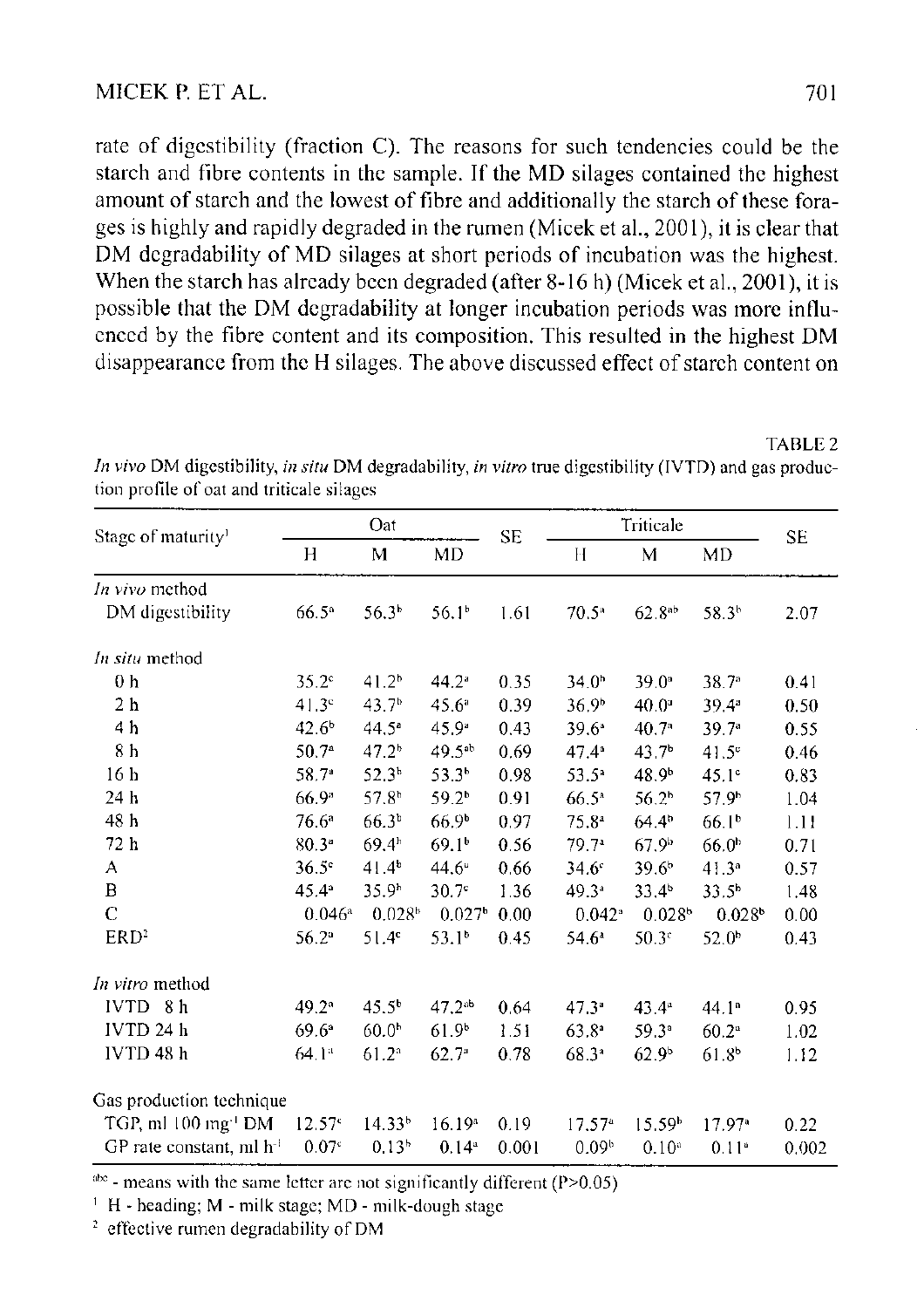TABLE 3

|                          | Starch    | <b>NDF</b> | In vivo DM digestibility |
|--------------------------|-----------|------------|--------------------------|
| ERD'                     | $-0.67$   | $-0.56$    | 0.34                     |
| Fraction - A             | $0.92**$  | $-0.15$    | $-0.94**$                |
| Fraction - B             | $-0.90*$  | $-0.03$    | $0.96**$                 |
| Rate constant - C        | $-0.91*$  | $-0.34$    | 0.68                     |
| IVTD <sub>24 h</sub>     | $-0.72$   | $-0.64$    | 0.60                     |
| IVTD 48 h                | $-0.81$   | 0.10       | $0.89*$                  |
| <b>TGP</b>               | 0.35      | 0.34       | $-0.03$                  |
| GP rate constant         | $0.82*$   | 0.00       | $-0.86*$                 |
| In vivo DM digestibility | $-0.93**$ | 0.16       |                          |

Some correlation coefficients between starch and NDF contents and digestibility parameters determined by different methods

\* P<0.05, \*\*P<0.01

1 effective rumen degradability of DM

rumen DM degradability may be confirmed by the high and significant relationship between starch content and the *in situ* constants (A, B and C; Table 3). Starch content was positively correlated with the A fraction and negatively with the B fraction.

Irrespective of the time of incubation, the highest IVTD was obtained for silages made at heading stage (Table 2). Prolonging plant maturity from M to MD stage had no effect on IVTD at any incubation time. There was no correlation between IVTD (at any incubation periods) and NDF content in silages (Table 3). On the other hand, there was a relationship between IVTD and starch content, which was however significant only for IVTD 48 h. The lack of significant differences (statistical analysis not shown) between IVTD obtained after 24 and 48 h of incubation shows that this part of organic matter, which determines the differences between plants and stages of maturity, likely undergoes very fast fermentation processes (within 24 h).

The total gas production (TGP) as well as the GP rate constant pointed to the silages made of plants cut at MD stage as the most susceptible to rumen fermentation, especially in the case of oat (Table 2). It is difficult to explain why the H stage triticale silage TGP was as high as in the MD silage. There was no relationship between TGP and starch or NDF contents in the samples (Table 3). The results of the volume of gas produced should be interpreted with care, particularly when feedstuffs with a high content of starch are studied (Menke and Steingass, 1988). The fermentation of easily fermented sugars leads to the production of high amounts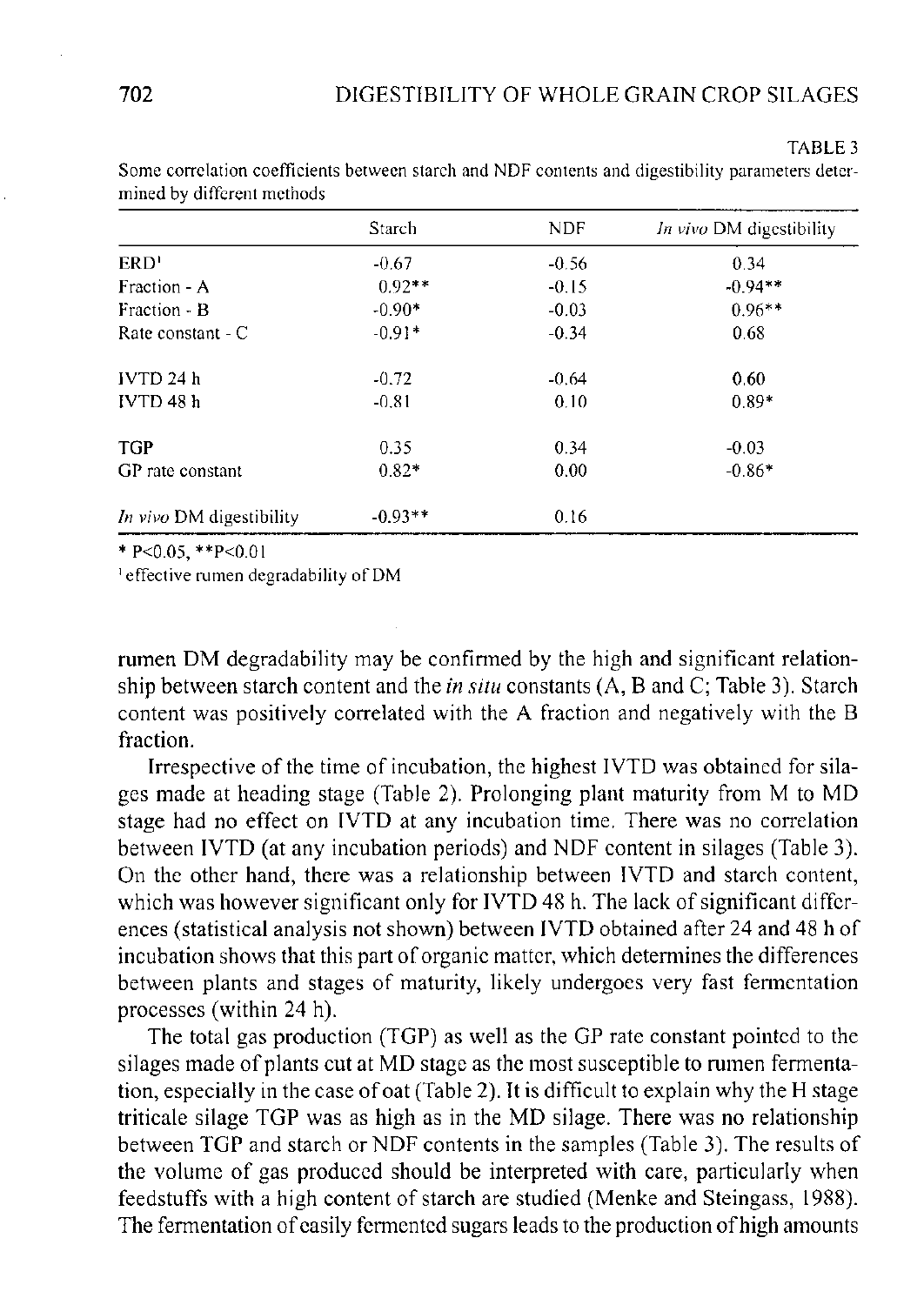of propionic acids by rumen microflora. This process influences the volume of gases produced to a lesser extent than the production of acetic and butyric acids (lack of CO, and then  $\text{CH}_{4}$  separation) (Williams, 2000).

Irrespective of the plant species, its aging significantly increased the GP rate constant. Moreover, a significant relationship ( $r=0.82$ ) was found between starch content and GP rate constant (Table 3). This means that if the sample contains more starch, as a result of aging of the plant, the rate of gas production increases.

The reason for the opposite signs of the correlation coefficients between starch content and rate constant C (minus; *in situ* method) and GP rate constant (plus) is probably in the nature of the method studied. In the in *situ* method the rate constant is calculated considering the disappearance of the sample from the bag. If the starch disappears after times of incubation, the rate constant C of fraction B is influenced by the non-starch components. In the GP technique, the products of the starch fermentation remain in the sample and the GP rate constant shows the rate of gas production of the whole material, including such products. Also Valentin et al. (1999), who studied maize silage DM digestibility determined by different methods, concluded that the *in situ* nylon bag method and GP technique did not give the same prediction of nutritive value of samples.

# *General considerations*

The results obtained in this study confirm the well-known fact that along with advancing maturity of cereal plants, the starch content increases (in DM) and at the same time the fibre content (and its fractions) remains more or less stable. This may have a significant effect on digestibility, regardless of the method used. In all of the methods under comparison, the highest digestibility coefficients were shown for H silages. Based on a classical understanding of the process of lignification of plants, one could assume that prolongation of plant vegetation until the MD stage of growth could constantly decrease its digestibility. However, increasing the content of starch in MD silages, in relation to M and H silages, may mask the effect of lignification. Due to this process, regardless of digestibility method, the silages made at MD stage of growth had equal or even higher digestibility when compared with M silages. In this context, it can be assumed that the level of lignification influences DM digestibility only in early stages of growth, whereas for later stages, the starch content seems to be the most important factor. The above tendencies might have been confirmed by the correlation coefficients between starch and NDF contents and digestibility parameters (Table 3). None of the coefficients between NDF and digestibility were significant.

Assuming *in vivo* DM digestibility as a point of reference, the highest relationship between *in vivo* and *in situ* or *in vitro* digestibility was observed for degradability parameters (A and B) of the *in situ* method (Table 3). Additionally, statisti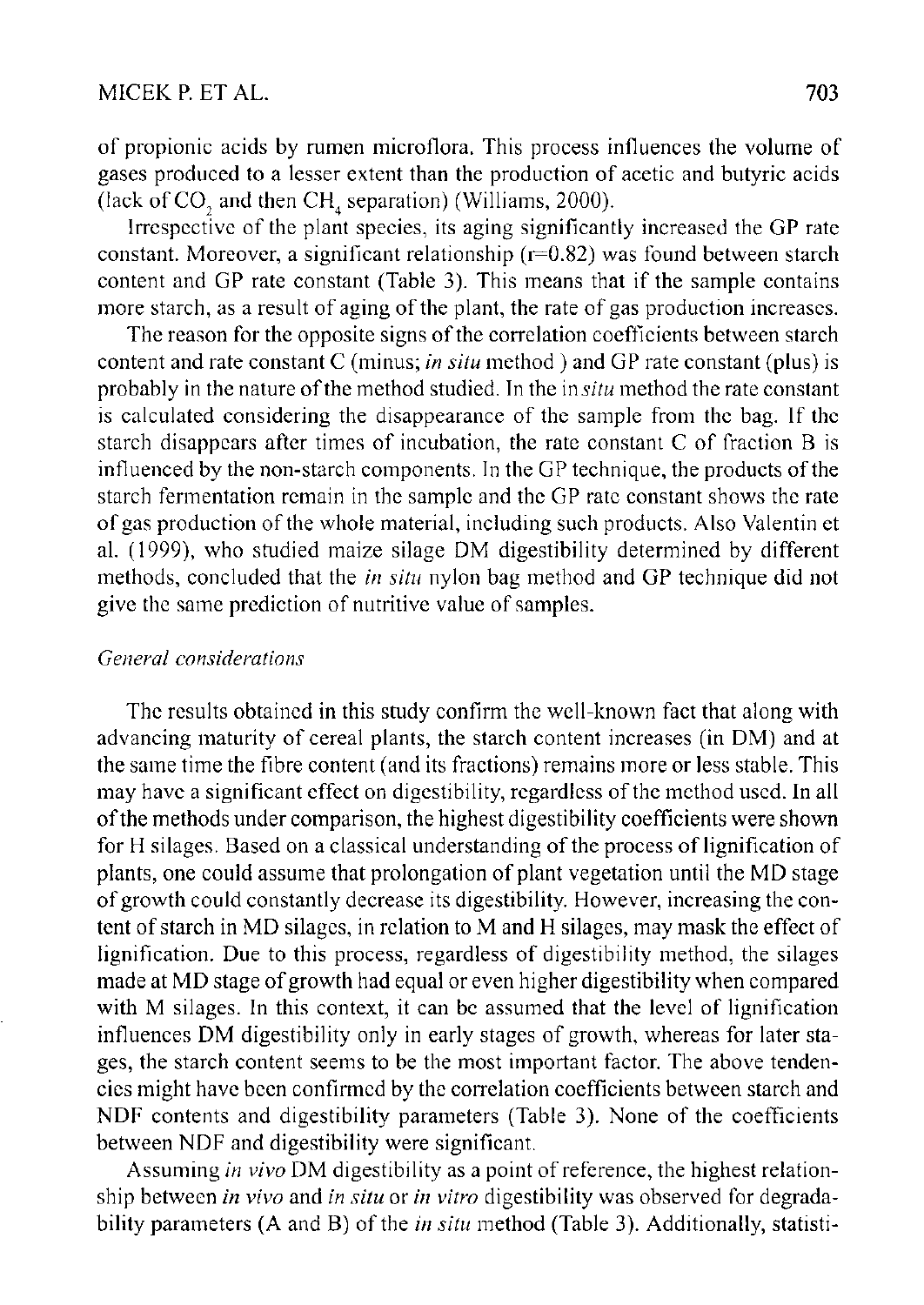cally proved correlations were also observed for IVTD 48 h and GP rate constant. Other parameters such as IVTD 24 h or ERD were not correlated with *in vivo* DM digestibility. It was particularly a surprise in the case of TGP and ERD, considering the high correlation with fractions A and B. Due to the number of observations, the results of such a comparison should be taken with caution. However, also Adesogan et al. (1998) showed an imprecise prediction of *in vivo* digestibility from chemical composition (starch included) as well as from *in vitro* digestibility of whole crop wheat silage when determined by different methods. It is possible that the changing nature of the samples caused by advancing maturity (from fibrous to starchy) could bias some *in vitro* analyses, for example the gas production technique.

# **CONCLUSIONS**

Aging of whole oats or triticale crops changed the chemical composition of whole crop silages. The main effect was an increasing content of starch. Prolonging growth increased lignification of the plants only from heading to milk stage of maturity. The starch content had a greater effect than NDF on *in vivo, in situ* and *in vitro* digestibility. *In vivo* DM digestibility was significantly correlated with rumen DM degradability parameters (A and B) of the *in situ* method, IVTD 48 h and GP rate constant.

## ACKNOWLEDGEMENT

The authors wish to thank Mr. J.J. Lee (UBC, Canada) for analytical aid and the staff of the Laboratory of the Department of Animal Nutrition (Cracow Agricultural University, Poland) for chemical analyses.

#### REFERENCES

- Adesogan A.T., Owen E., Givens D.I., 1998. Prediction of the in vivo digestibility of whole-crop wheat from in vitro digestibility, chemical composition, in situ rumen degradability, in vitro gas production and near infrared reflectance spectroscopy. Anim. Feed Sci. Tech. 74, 259-272
- AOAC, 1995. Official Methods of Analysis. Association of Official Analytical Chemists. 16<sup>th</sup> Edition. Arlington, VA
- Beuvink J.M.W., Kogut J., 1993. Modeling gas production kinetics of grass silages incubated with buffered ruminal fluid. J. Anim. Sci. 71, 1041-1046
- Borowiec F., Furgal K., Kamiński J., Zając T., 1998. Nutritional value of silage made of whole plant barley harvested at various grain ripeness stages. J. Anim. Feed. Sci. 7, 45-54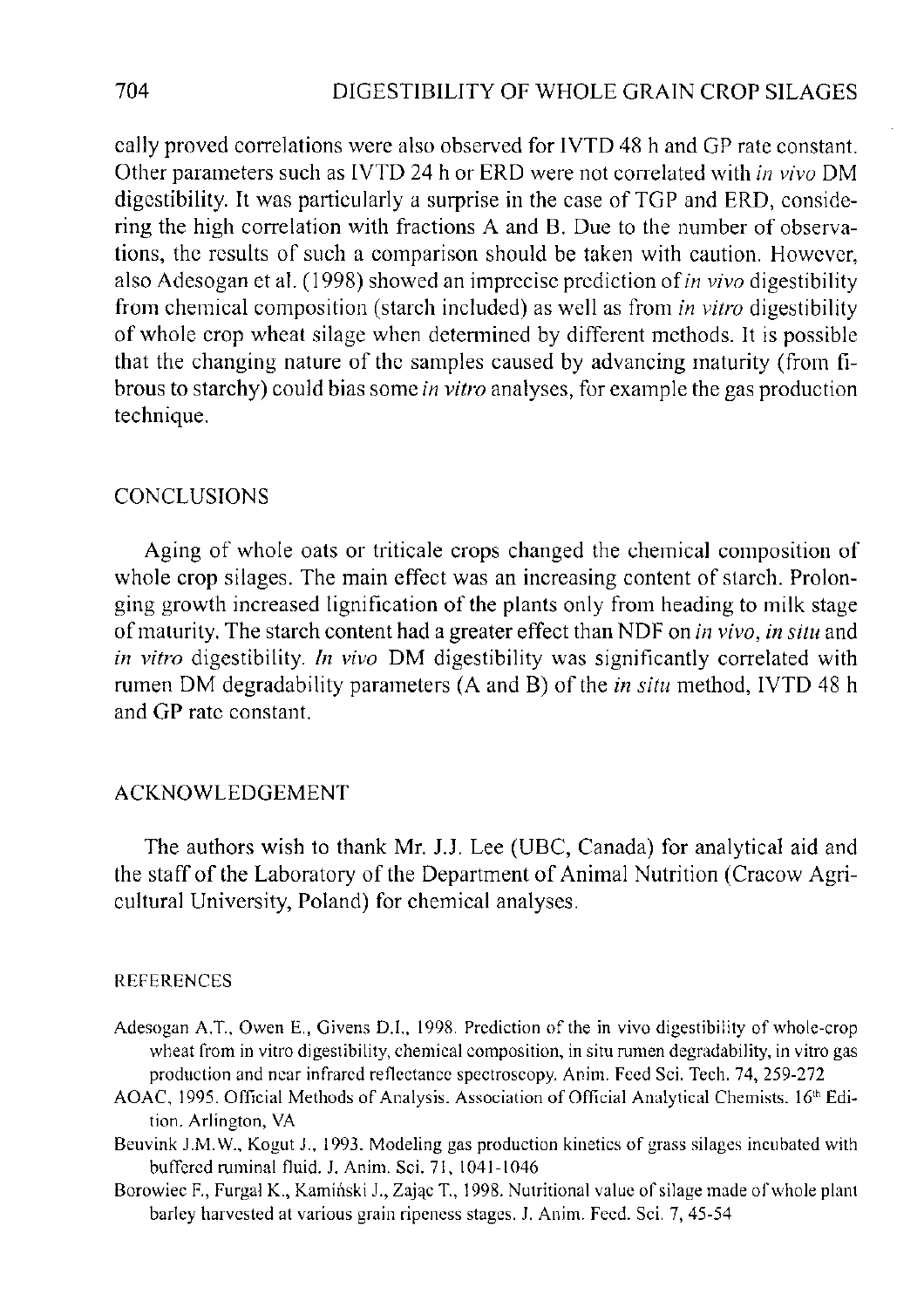# MICEK P. ET AL. 2005

- Cernau P., Michalet-Doreau B., 1991. In situ starch degradation of different feeds in the rumen. Reprod. Nutr. Develop. 31, 65-72
- Deriaz R. E., 1961. The routine analysis of carbohydrates and lignin in herbage. J. Sci. Food Agr. 12, 152- 160
- Deaville E.R., Owen E., Adesogan A.T., Rymer C, Huntington J.A., Lawrence T.L.J. (Editors), 1998. In vitro techniques for measuring nutrient supply to ruminants. Proceedings of International Symposium, Brit. Soc. Anim. Sci., Amer. Soc. Anim. Sci. and Europ. Assoc. Anim. Production, Reading (UK). Occasional Publication, Brit. Soc. Anim. Sci. 22., BSAS, Edinburgh
- Dewar W.A., McDonald P., 1961. Determination of dry matter in silage by distillation with toluene. J. Sci. Food Agr. 12, 790-795
- Faisant N., Planchot V., Kozlowski F., Pacouret Mp., Colonna P., Champ M., 1995. Resistant starch determination adapted to products containing high level of resistant starch. Sci. Alim. 15, 83-89
- Goering H.K., Van Soest P.J., 1970. Forage Fiber Analysys (Apparatus, Reagents, Procedures, and Some Applications). Agric. Handbook No. 379. ARS-USDA. Washington, DC
- Jones D.I.H., Theodoru M.K., 2000. Enzyme techniques for estimating digestibility. In: D.J. Givens, E. Owen, R.F.E. Axford, H.M. Omed (Editors). Forage Evaluation in Ruminant Nutrition. CABI Publishing, New York, pp. 155-175
- Mannerkorpi P., Brandt M., 1995. Feeding value of barley plants as related to stage of maturity. 2. In vivo digestibility and voluntary intake of silages. Acta Agr. Scand., Sect. A., Anim. Sci. 45, 153- 158
- Menke, K.H, Raab L., Salewski A., Steingass H., Fritz D., Schneider W., 1979. The estimation of the digestibility and metabolizable energy content of ruminant feedstuffs from the gas production when they are incubated with rumen liquor. J. Agr. Sci. 93, 218-222
- Menke K.H., Steingass H., 1988. Estimation of the energetic feed value obtained from chemical analysis and in-vitro gas production using rumen fluid. Anim. Res. Develop. 28, 7-12
- Micek P., Borowiec F., Kowalski Z.M., 2001. Digestion of whole-crop grain silage starch in ruminants. J. Anim. Feed Sci. 10, Suppl. 2, 49-55
- Michalet-Doreau B., Verite R., Chapoutot P., 1987. Methodologie de mesure de la degradabilite in sacco de l'azote des aliments dans le rumen. Bull. Tech. C.R.Z.V. Theix. 69, 5-7
- Mills J.A.N., France J., Dijkstra J., 1999. A review of starch digestion in the lacting dairy cow and proposals for a mechanistic model: 1. Dietary starch characterisation and ruminal starch digestion. J. Anim. Feed Sci. 8, 291-340
- Opatpatanakit Y., Kellaway R.C., Leon I.J., Annison G., Kirby A., 1994. Microbial fermentation of cereal grains in vitro. Aust. J. Agr. Res. 45, 1247-1263
- Orskov E.R., McDonald P., 1979. The estimation of protein degradability in the rumen from incubation measurements weighted according to rates of passage. J. Agr. Sci. 92, 499-503
- Pell, A.N., Schofield P., 1993. Computerized monitoring of gas production to measure forage digestion in vitro. J. Dairy Sci. 76, 1063-1073
- SAS, 1995: SAS/STAT® Users Guide (Release 6,03). SAS Inst. Inc. Cary, NC
- Schofield P., Pell A.N., 1995. Validity of using accumulated gas pressure readings to measure forage digestion in vitro: A comparison involving three forages. J. Dairy Sci. 78, 2230-2238.
- Stern M.P., Bach A., Calsamiglia S., 1997. Alternative techniques for measuring nutrient digestion in ruminants. J. Anim. Sci. 7, 2256-2276
- Valentin F., Williams P.E.V, Forbes J.M. Sauvant D., 1999. Comparison of the in vitro gas production technique and the nylon bag degradability technique to measure short- and long-term processes of degradation of maize silage in dairy cows. Anim. Feed Sci. Tech. 78, 81-99
- Van Soest P.J., 1994. Nutritional Ecology of the Ruminant.  $2<sup>nd</sup>$  Edition. Comstock Publishing Associates, Division of Cornell University Press, Ithaca, London